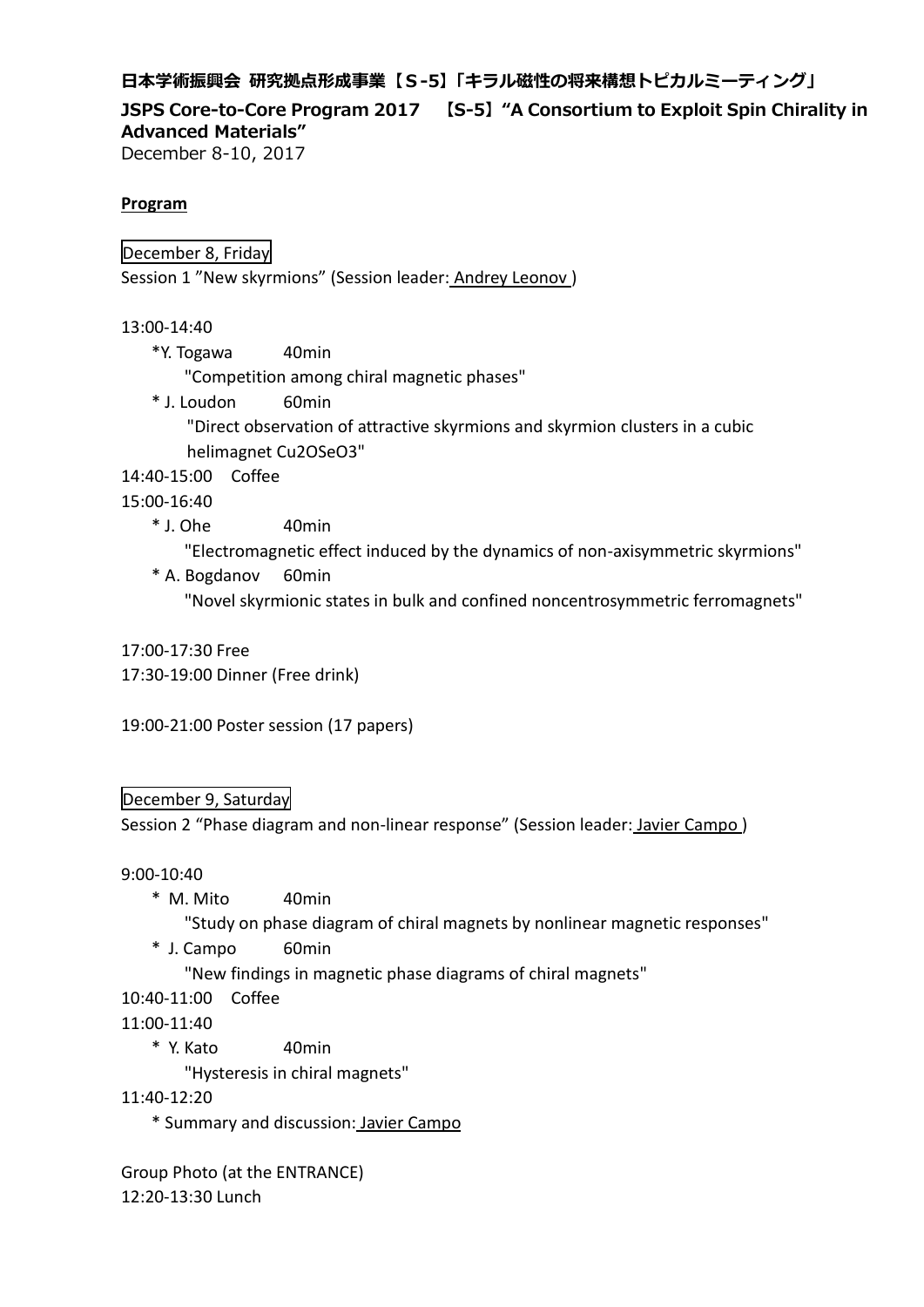13:30-Free discussion OR 13:30-Round Table discussions

18:00-20:00 Dinner (Free drink)

# December 10, Sunday

Session 3 "New Materials and technology" (Session leader: Katsuya Inoue)

## 9:30-11:30

\* K. Inoue 30min

"Next step of chiral science"

\* Y. Kousaka 30min

"Progress of crystal growth in chiral magnetic compounds"

\* T. Arima 60min

"Soft X-ray Magnetic Imaging"

11:30-12:00

\* Summary and discussion: Katsuya Inoue

(12:30-13:30 Lunch)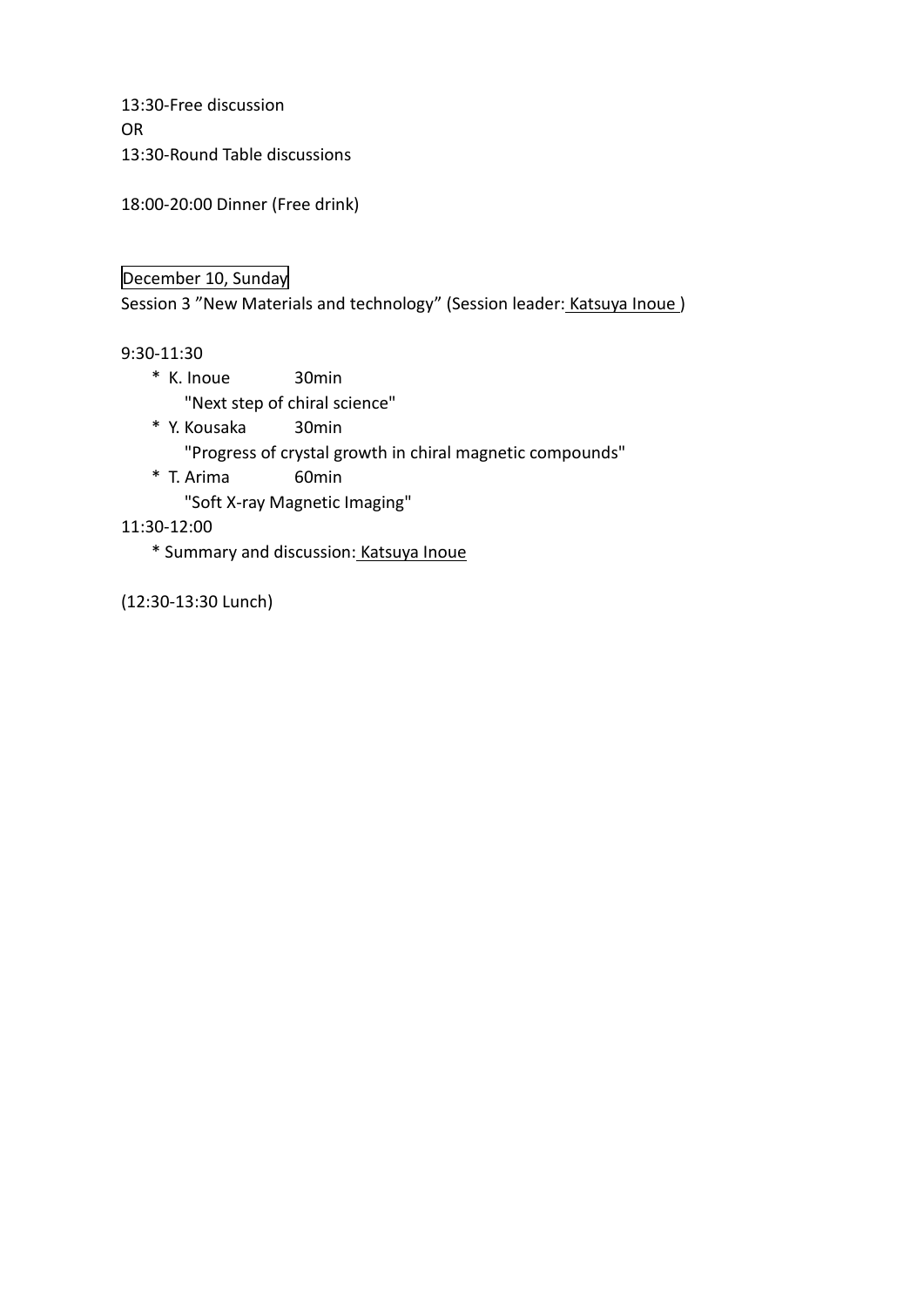## **Poster presentation (Poster session : December 8 19:00-21:00)**

## **[01]**

梅尾和則(広島大学自然科学研究支援開発センター)

Pressure-induced magnetic phase in the chiral magnet YbNi3Ga9: AC-calorimetric measurements up to 12 GPa

12GPa までの交流法比熱測定によるキラル磁性体 YbNi3Ga9 の圧力誘起磁気秩序相の研究

### **[02]**

荒木 勇介(東京大学新領域創成科学研究科)

Proper-screw type helimagnetism in a chiral polar magnet Ni2InSbO6 probed by soft X-ray and neutron magnetic scattering

### **[03]**

中川 直己(東京大学新領域創成科学研究科) Magneto-chiral dichroism of a chiral helimagnet CsCuCl3

### **[04]**

室岡 玲美(東邦大学理学部物理学科) Magnetization dynamics of asymmetric Skyrmion in anisotropic magnets

### **[05]**

澤田 祐也(大阪大学大学院理学研究科附属先端強磁場科学研究センター) Observation of a spiked ESR signal in the chiral soliton lattice phase of CrNb3S6 CrNb3S6 のカイラルソリトン格子相の ESR におけるスパイク状シグナルの観測

### **[06]**

村本 陽拓(大阪府立大学工学研究科 電子・数物系専攻) Asymmetric response in a chiral magnetism CrNb3S6 キラル磁性体 CrNb3S6 における非対称応答

#### **[07]**

遠藤 健作(大阪府立大学工学研究科 電子・数物系専攻)

CD spectra of nano gammadions in an isotropic optical surrounding and the origin of structural chirality ナノ卍型構造体における等方的光学環境下での CD スペクトル測定と構造キラリティの起源

#### **[08]**

島本 雄介(大阪府立大学工学研究科 電子・数物系専攻) Thickness dependence of spin-wave propagation in a chiral helimagnet CrNb3S6 キラル磁性体 CrNb3S6 におけるスピン波伝搬特性の厚み依存性

#### **[09]**

中山 翔太(大阪府立大学工学研究科 電子・数物系専攻) Detection of spinmotive force in a chiral magnet CrNb3S6 キラル磁性体 CrNb3S6 におけるスピン起電力の検出

### **[10]**

青木 瑠也(大阪府立大学工学研究科 電子・数物系専攻) Electrical magnetochiral effect in a monoaxial chiral helimagnet 単軸性キラル磁性体における電気磁気キラル効果